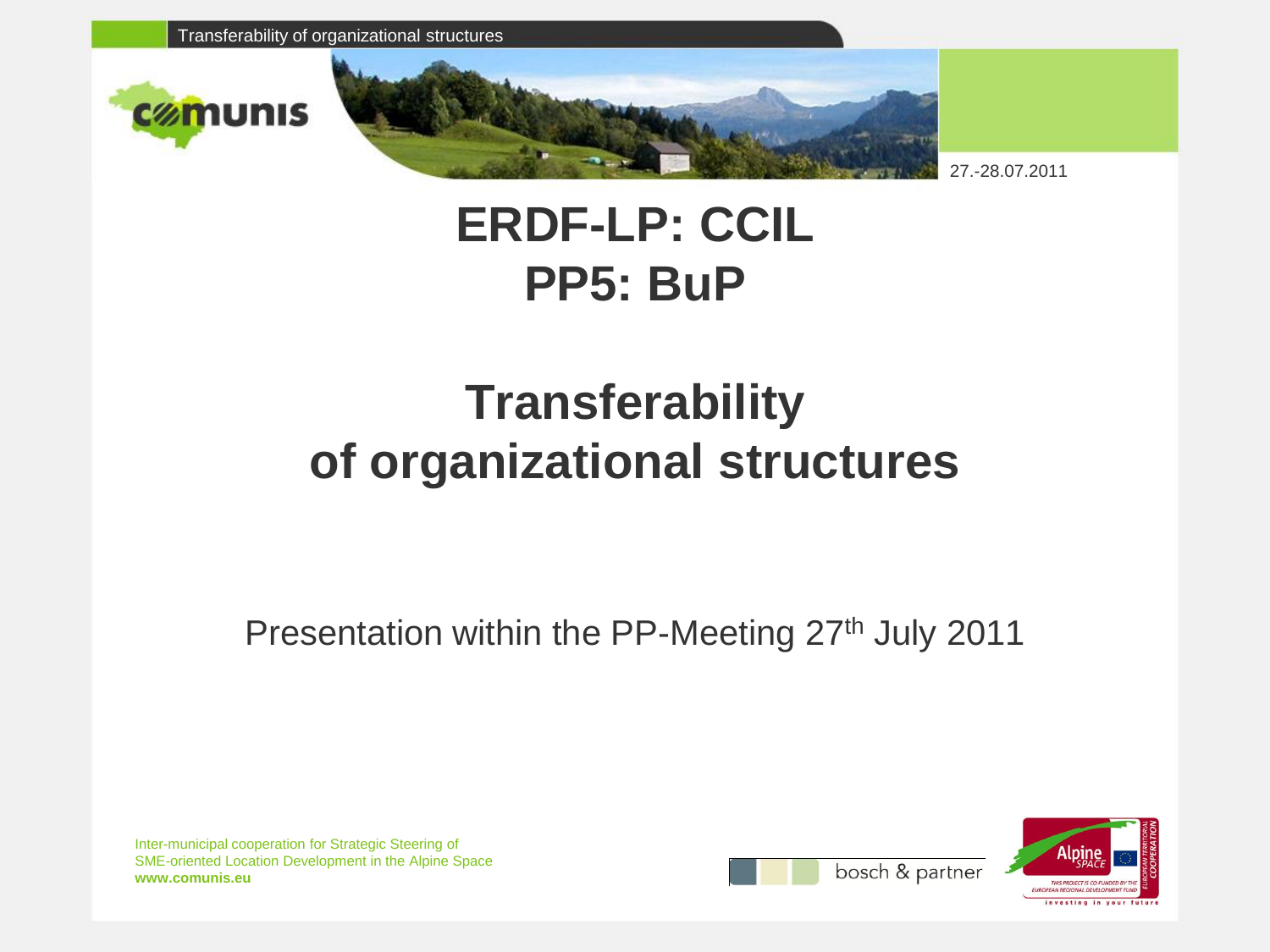



# **Transferability**

Question: Can the model be implemented in other Alpine countries?

### Step 1) Model description by Pilot Region Partner:

- General description of planned / established model
	- Objective of cooperation
	- Municipalities concerned, spatial distribution and functional interlinkages
- *Implementation concepts of pilot regions (WP 6)*
- Detailed description of crucial points
	- Function: Which tasks does the structure need to accomplish?
	- Organizational structure: How is the structure set up, how does it work?
	- Development and decision process: How has the model been developed?
- *Formulation of questions concerning those crucial points*



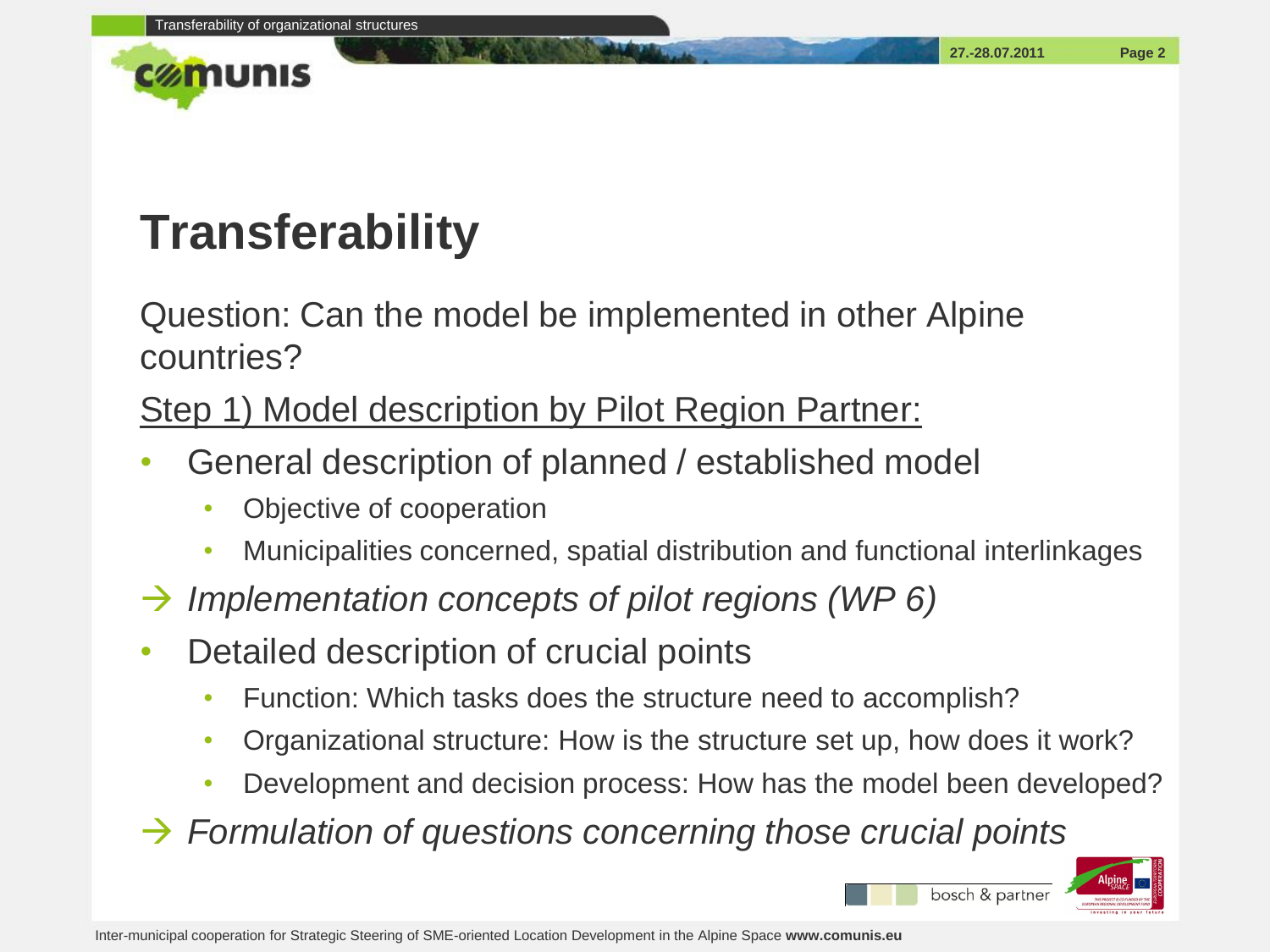

# **Transferability**

### Step 2) Practicability test by all Project Partners:



Inter-municipal cooperation for Strategic Steering of SME-oriented Location Development in the Alpine Space **www.comunis.eu**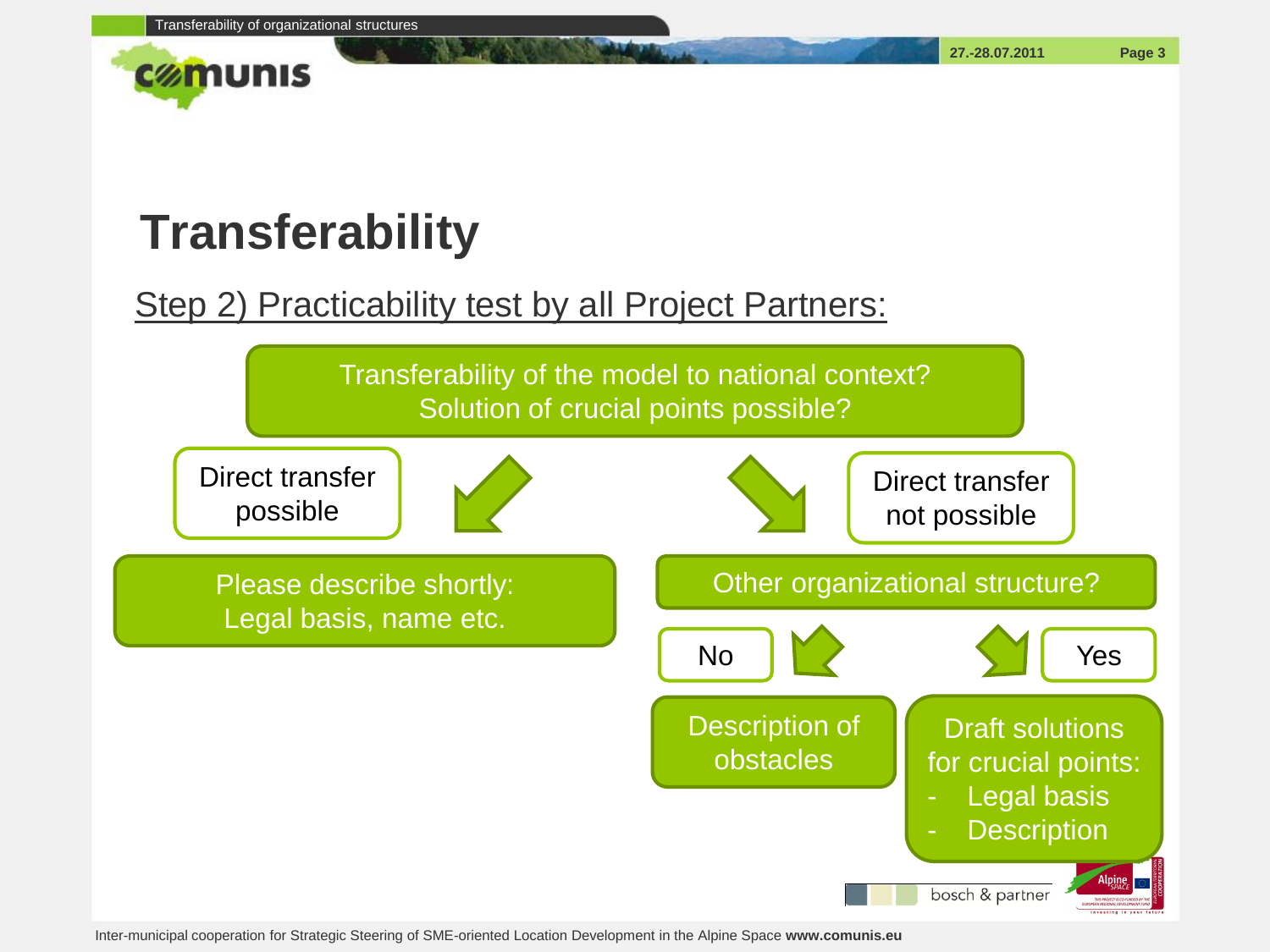

## **Transferability**

| <b>General description</b> |  |
|----------------------------|--|
| <b>Name</b>                |  |
| Objective:                 |  |
| Area:                      |  |
| <b>Crucial points</b>      |  |
| <b>Function</b>            |  |
| <b>Questions:</b>          |  |
| <b>Answers:</b>            |  |
| <b>Organizational</b>      |  |
| structure                  |  |
| <b>Questions:</b>          |  |
| <b>Answers:</b>            |  |
| <b>Development and</b>     |  |
| decision process           |  |
| <b>Questions:</b>          |  |
| <b>Answers:</b>            |  |